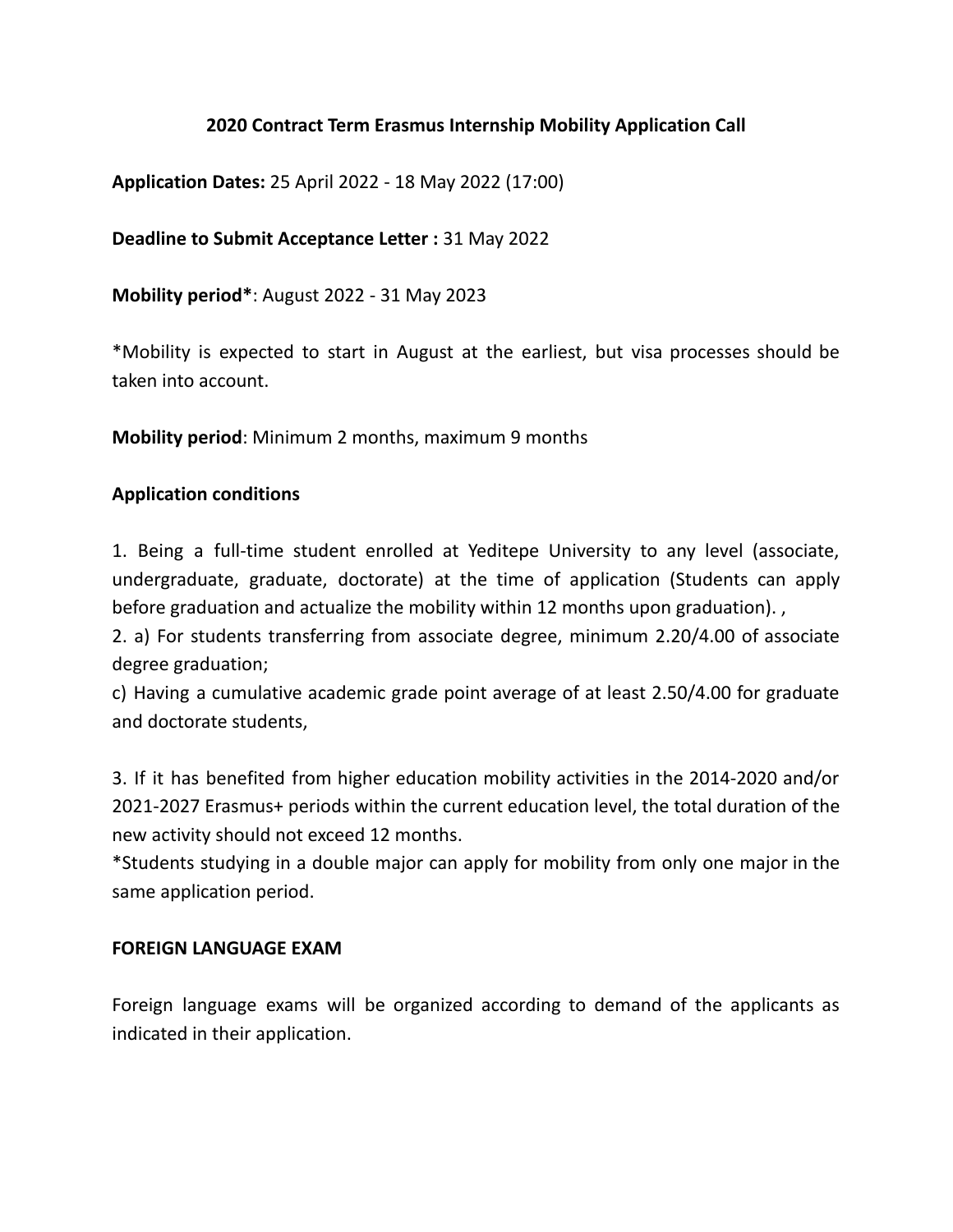Exam date, time and place information will be sent to std.yeditepe.edu.tr e-mail addresses of successful applicants.

- Minimum successful foreign language grade from Yeditepe University Erasmus exams: 60 / 100
- It is valid for two years.
- Minimum successful YDS / (e)YDS / YÖKDİL grade: 66 / 100
- Minimum successful TOEFL IBT score: 79
- Minimum successful TOEFL PBT grade: 550
	- TOEFL IBT and PBT exams are only accepted from Yeditepe University, Istanbul Technical University and Middle East Technical University exam centers.
	- TOEFL IBT Home Edition is not valid.

\*Students who want to submit their exam results other than Yeditepe University foreign language exams should upload their exam results to the KION system at the time of application.

Please [click](https://international.yeditepe.edu.tr/sites/default/files/inline-files/EK1%20TOEFL%20IBT%20-%20YED%C4%B0TEPE%20ERASMUS-merged_0.pdf) for equivalency tables.

\*Which exam to take must be selected in the application form\*

\*\*The exam must be taken in the language of internship requested by the internship places you get acceptance\*\*

### **Internship Places**

Any public or private sector institution located in one of the countries where internship activities can be carried out, in the labor market or in the field of education, training, youth, research and development can be an internship place. While not a limiting list, the following organizations can be considered as examples of suitable internship places:

- small, joint or large enterprises owned by a public or private sector
- local, regional or national public institutions
- embassies or consulates of the sending country abroad
- all kinds of business world such as chambers of commerce, tradesmen-crafts unions, stock markets and unions
- formation/union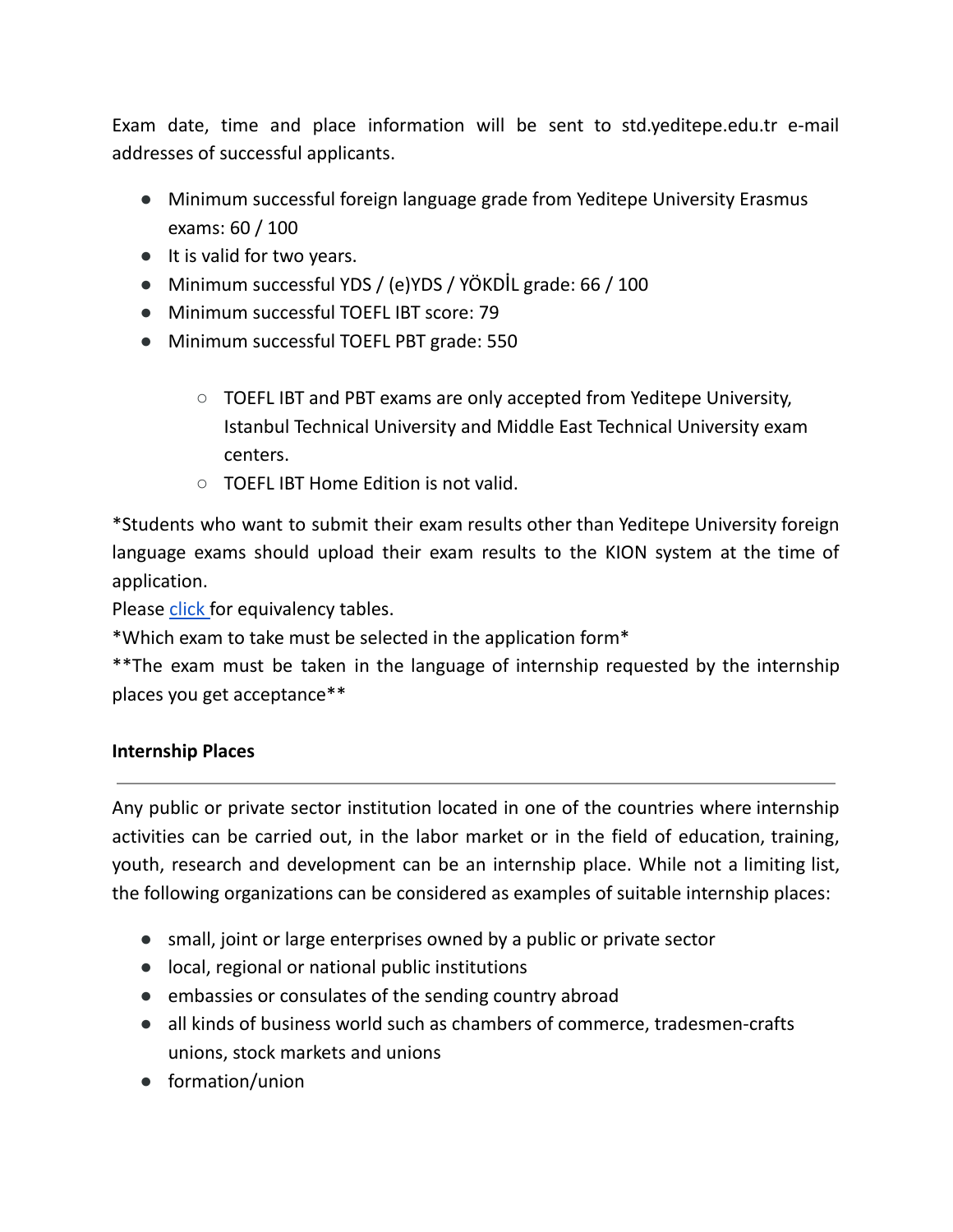- research institutes
- foundations
- school/institute/education center (school including vocational or adult education
- It can be any kind of educational institution from pre-high school education)
- non-profit institutions, associations, NGOs
- institutions providing career planning, professional consultancy and information services
- higher education institutions (Higher education institutions in the program countries must have ECHE, higher education institutions in partner countries must be recognized by a competent authority in accordance with their national legislation and have signed a bilateral inter-institutional agreement with the sending institution before the internship activity)

The following organizations are not eligible for higher education internship activity under Erasmus+:

- European Union institutions and EU agencies (see [https://europa.eu/european-union/about-eu/institutions-bodies\\_en](https://europa.eu/european-union/about-eu/institutions-bodies_en) )
- National Agency carrying out EU programs etc. organizations.

You can also check internship places from these databases;

- https://www.espauk.com/
- [Erasmusintern.org](http://www.erasmusintern.org/)
- https://www.workspaceeurope.sk/
- <https://ec.europa.eu/eures/public/homepage>
- <https://www.trainingexperience.org/>
- <https://leonet.joeplus.org/>
- <http://www.iagora.com/work/en/internships>
- <http://www.praxisnetwork.eu/>
- <https://graduateland.com/>
- <https://www.mediamonks.com/>
- <https://www.worldinternships.org/>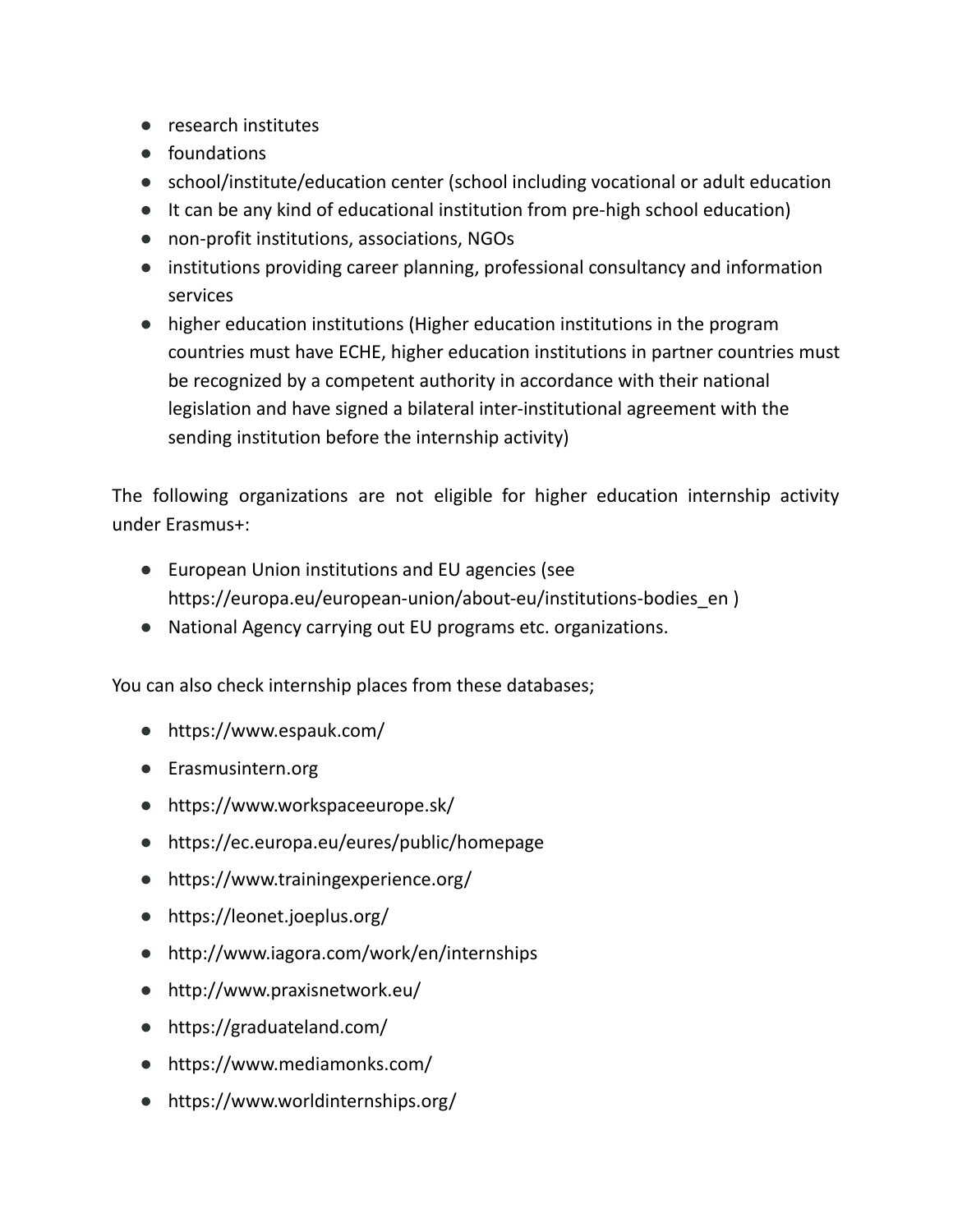- <http://euconnect.org/>
- <https://www.monster.com/geo/siteselection>
- <https://tr.indeed.com/>
- [https://globalplacement.com](https://globalplacement.com/)
- <https://www.goabroad.com/intern-abroad>
- <http://www.ihipo.com/>
- <http://www.european-funding-guide.eu/internship>
- <https://www.eurobrussels.com/>
- <http://jobs.euractiv.com/experiences/internships>
- https://berlinstartupjobs.com/internships/

### **How to Apply**

**Applications** will be made online through **both KION and E-Government systems**. After the application is made through KION, the application form must be uploaded to the application to be made through the E-Government Erasmus Portal. KİON Application Form : <https://exchangeprogram.yeditepe.edu.tr/> E-Government Application Form : <https://portal.ua.gov.tr/>

- The application system will remain open only from **25 April 2022 to 18 May 2022** (17:00).
- It is crucial for students' not to wait until the last day of the applications to apply 18th of May, as technical/administrative support may not be possible due to the busyness.. Since technical support cannot be given on the last day, students who do not complete their application will not be given an additional right or time to finish their application.
- In order to log in to the KION System, you must use your OBS System username and password.
- Students who will apply for the first time through the KION system must click on the "Exchange Programs Pre-Application Link" and fill in the pre-registration fields.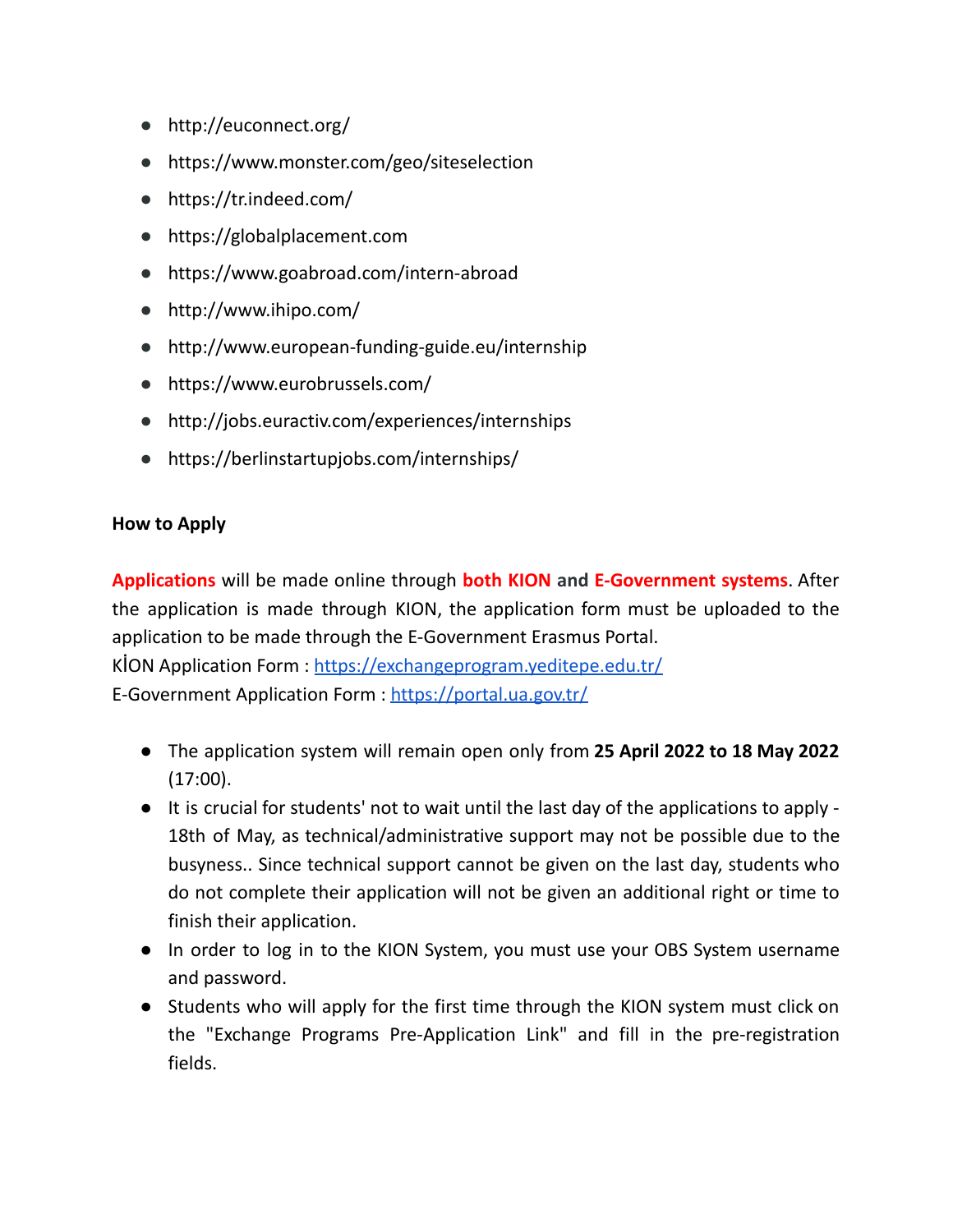- Students who have the profile/application of the previous application in the system can log in directly to the system.
- In order for the application to be approved, it must be completed by clicking the "Finish the application process" button. Incomplete applications will be deemed invalid.
- A copy of the application in pdf format after the KION process is completed should be uploaded to the E-Government Application Form.

## **Letter of acceptance**

The Letter of Acceptance to be received from the internship place should contain the following information:

- Name surname,
- Your field of study at Yeditepe University,
- How long you have been invited (exact dates must be written), (Erasmus+ Internship duration cannot be less than 60 days)
- Internship language
- Jobs to be done in the internship
- You must indicate that you have been accepted within the scope of Erasmus+ Student Placement / Internship Mobility.
- The acceptance letter should be printed on company letterhead and signed and stamped by the company official. (The name of the company manager should be written.)
- The suitability of the internship place to the department where the student is studying should be consulted and approved by the Erasmus coordinator of the department/program. (The name, surname and signature of the coordinator must be included on the letter with the expression of "approved")
- List Of Academic [Coordinators](https://international.yeditepe.edu.tr/en/international/academic-unit-coordinators/academic-unit-coordinators)
- Example Of Internship Place [Acceptance](https://international.yeditepe.edu.tr/sites/default/files/inline-files/yeditepe-training_mobility_acceptance_letter.doc) Letter
- A letter of acceptance can be submitted at the time of application, but is not mandatory. After the application and examination procedures are completed, the deadline for the acceptance letter is : 31 May 2022.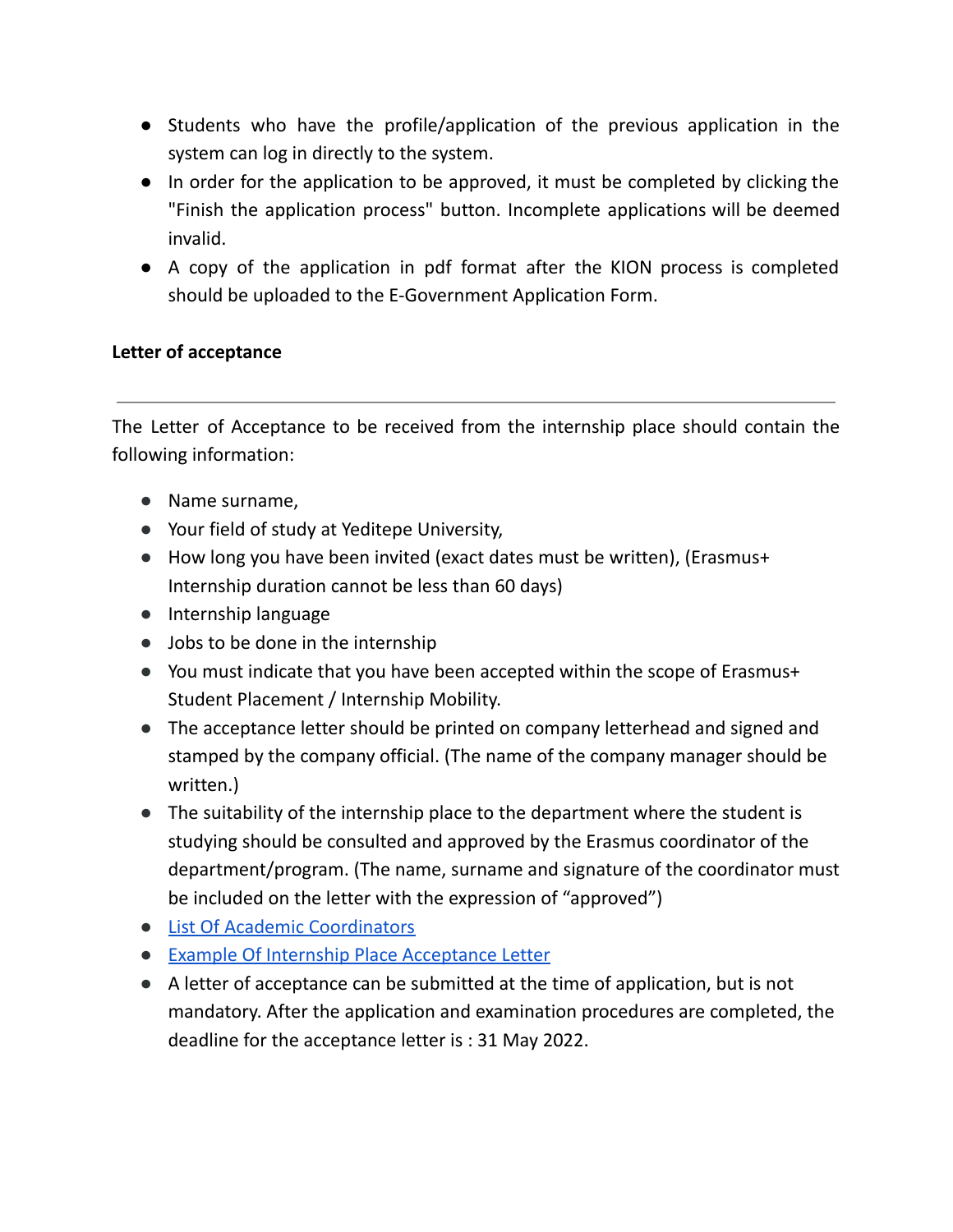## **Evaluation**

Erasmus Score of students who meet the minimum requirements and pass the language exam is calculated by aggregating half of the GPA in the 100 system and half of the language score.

# **All criteria are as follows**

| <b>CRITERIA</b>                                                                                                                                                                                                                                                                                                |       |
|----------------------------------------------------------------------------------------------------------------------------------------------------------------------------------------------------------------------------------------------------------------------------------------------------------------|-------|
| <b>GPA</b>                                                                                                                                                                                                                                                                                                     | 50%   |
| Language Score                                                                                                                                                                                                                                                                                                 | 50%   |
| Child of martyrs or war veterans (Has to be documented and submitted<br>Erasmus Office before the application deadline)                                                                                                                                                                                        |       |
| Students with disabilities (Has to be documented and submitted Erasmus<br>Office before the application deadline)                                                                                                                                                                                              | $+10$ |
| Students in need of protection, care and housing under the Social Work<br>Act No. 2828 (Applicants are required to provide a letter issued by Turkish<br>Ministry of Family and Social Policies, proving that they are in need of<br>protection, care and housing in accordance with Social Work Act No. 2828) |       |
| Submitting an internship acceptance letter at the time of application                                                                                                                                                                                                                                          |       |
| Prior Participation in Erasmus Student Mobility (granted or non-granted)                                                                                                                                                                                                                                       |       |
| Doing a mobility period in your country of citizenship                                                                                                                                                                                                                                                         |       |
| For selected students: Cancellation of participation after the announced<br>deadline for cancellation                                                                                                                                                                                                          |       |
| Simultaneous application to two types of mobilities (Students who apply<br>two mobility programmes at the same time, shall give a petition to<br>Erasmus Office. In this petition, the preference of -10 deduction to be<br>applied one of the applications has to be declared)                                | $-10$ |
| Not entering the Language Proficiency Exam without a valid excuse despite<br>your prior declaration that you would take it (effective on the applicant's<br>next application)                                                                                                                                  | $-5$  |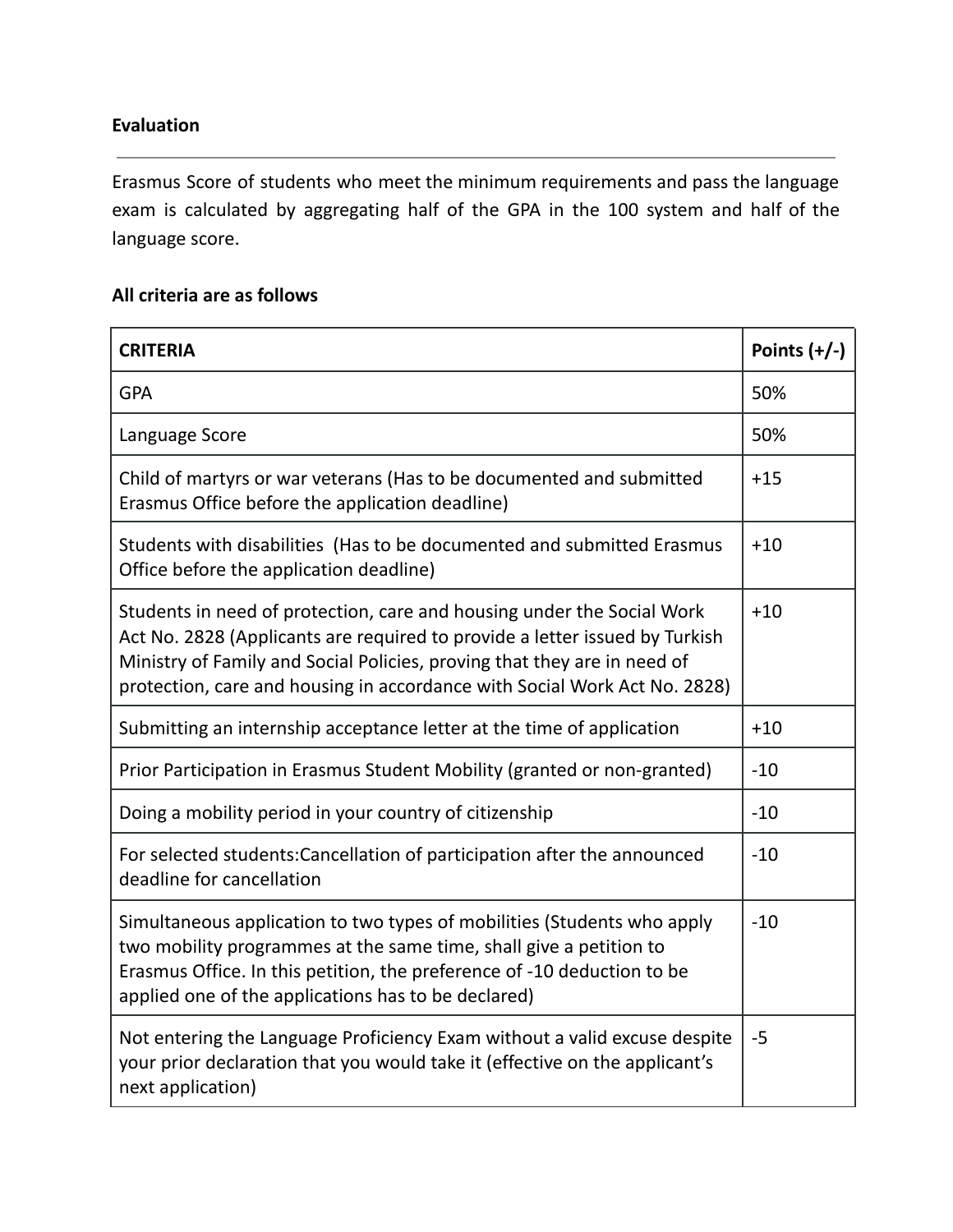| For selected students: Failure to participate in meetings/seminars on  | $-5$ |
|------------------------------------------------------------------------|------|
| Erasmus mobility held by Turkish Council of Higher Education without a |      |
| valid reason (effective on the applicant's next application)           |      |

### **Grant Allocation**

If the grant allocated for Erasmus Internship Mobility meets the demands of all students only for a certain period of time (at least two months), all students are given a grant for the specified period in the first grant distribution. Extension requests are evaluated according to the amount of additional grants and/or the remaining grants from students who cancel their mobilities, with priority being given to students whose first admission is longer than two months.

| <b>Country Groups</b>                   | <b>Countries</b>                                                                                                                                                                                          | <b>Monthly Grant</b><br>(€) |
|-----------------------------------------|-----------------------------------------------------------------------------------------------------------------------------------------------------------------------------------------------------------|-----------------------------|
| Group 1 and 2<br>Programme<br>Countries | Denmark, Finland, Iceland, Ireland,, Luxembourg,<br>Sweden, United Kingdom, Liechtenstein, Norway,<br>Austria, Belgium, , Germany, France, Italy, Greece,<br>Spain, Cyprus, Netherlands, Malta, Portugal, | 600                         |
| Group 3<br>Programme<br>Countries       | Bulgaria, Croatia, Czech Republic, Estonia, Latvia,<br>Lithuania, Hungary, , Poland, Romania, Serbia,<br>Slovakia, Slovenia, Republic of North Macedonia,<br>Turkey,                                      | 400                         |

For students selected within the scope of Erasmus Internship Mobility, in case the total grant is insufficient to cover the two-month internship period of all students, the grant distribution method is based on the performance of the Faculty/Institute/School.

[Click](https://international.yeditepe.edu.tr/sites/default/files/inline-files/Erasmus%20Mobility%20Grant%20Distribution%20Method%20and%20Rules%20for%20Grant%20Deduction.pdf) For Detailed Grant Distribution Method And Grant Deductions.

Grant allocation to all placed students depends on the amount of grant allocated to our University for the relevant project year; therefore, granting of every student is not guaranteed.